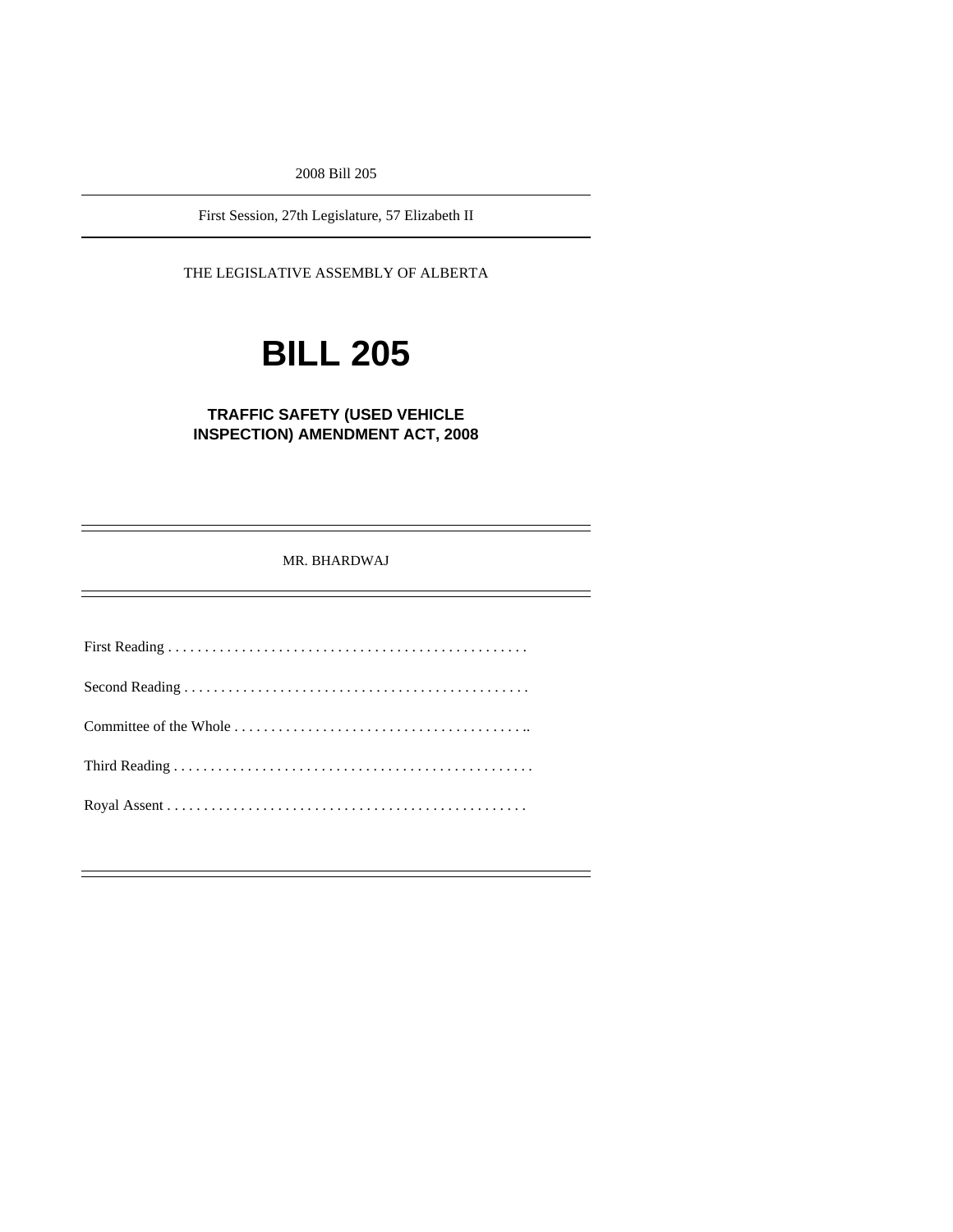*Bill 205 Mr. Bhardwaj* 

### **BILL 205**

2008

#### **TRAFFIC SAFETY (USED VEHICLE INSPECTION) AMENDMENT ACT, 2008**

*(Assented to , 2008)* 

HER MAJESTY, by and with the advice and consent of the Legislative Assembly of Alberta, enacts as follows:

#### **Amends RSA 2000 cT-6**

**1 The** *Traffic Safety Act* **is amended by this Act.** 

#### **2 Section 65(1) is amended by striking out clause (h) and substituting the following:**

- (h) sell a used motor vehicle if that person is of a class described in the regulations or if that used motor vehicle is of a class or type described in the regulations unless
	- (i) the motor vehicle meets the requirements of the *Motor Vehicle Safety Act* (Canada) and the regulations under that Act, and
	- (ii) an inspection certificate has been issued by a technician who meets the qualifications prescribed by regulation and within the period of time preceding the sale prescribed by regulation;

**3 Section 81 is amended by adding the following after clause (b):** 

**1**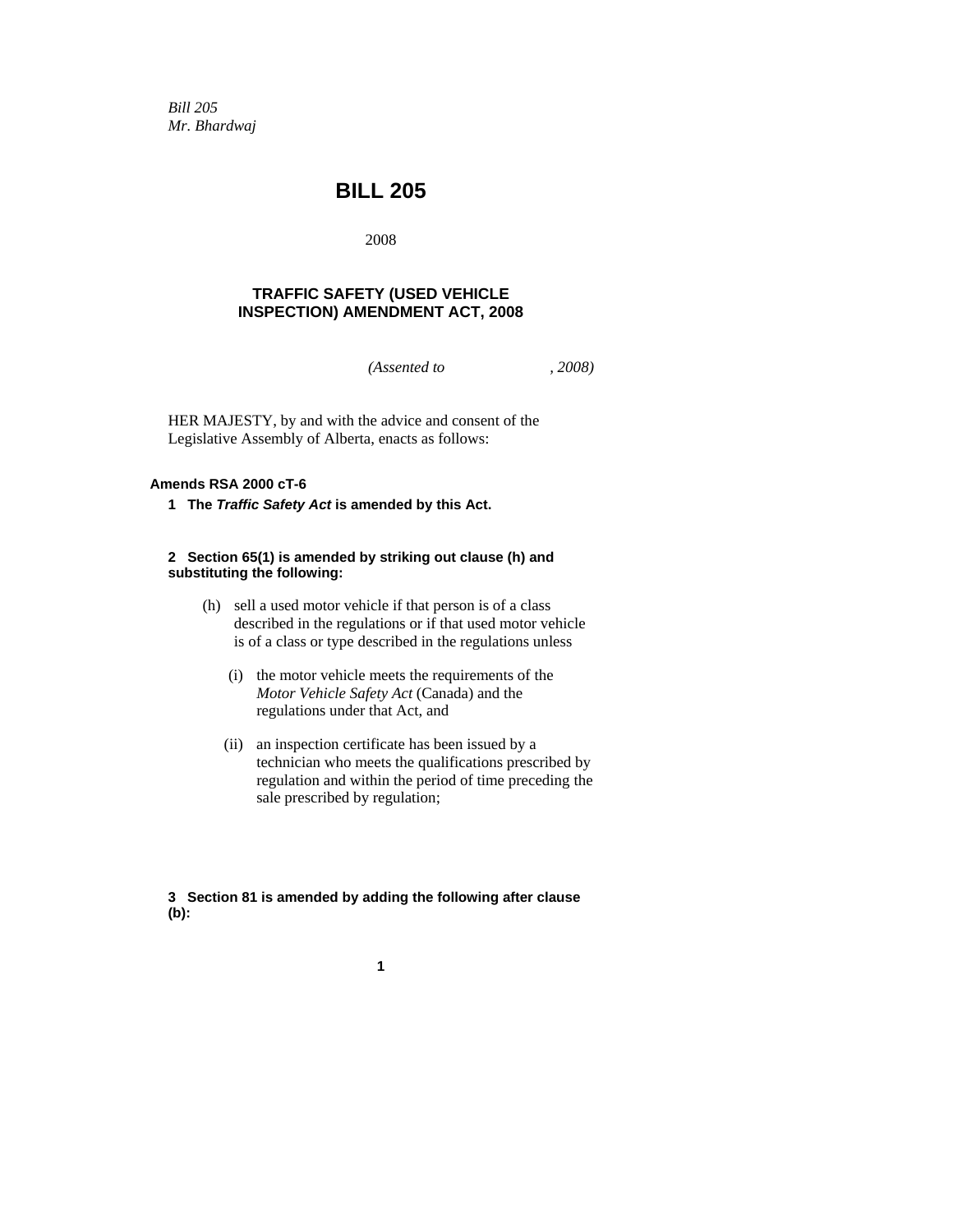#### **Explanatory Notes**

- **1** Amends chapter T-6 of the Revised Statutes of Alberta 2000.
- **2** Section 65(1) presently reads in part:

*65(1) Except as otherwise permitted under this Act, a person shall not do any of the following:* 

- *(h) sell a used motor vehicle if that person is of a class described in the regulations or if that used motor vehicle is of a class or type described in the regulations unless* 
	- *(i) the motor vehicle has passed the inspections and tests required by the regulations within the period of time preceding the sale prescribed by regulation and the person provides the buyer with an inspection certificate for the motor vehicle in respect of those inspections and tests, or*
	- *(ii) the person provides the buyer with a written statement containing the information prescribed by regulation respecting the motor vehicle;*

**3** Regulation-making power to address qualifications required for technicians who issue inspection certificates.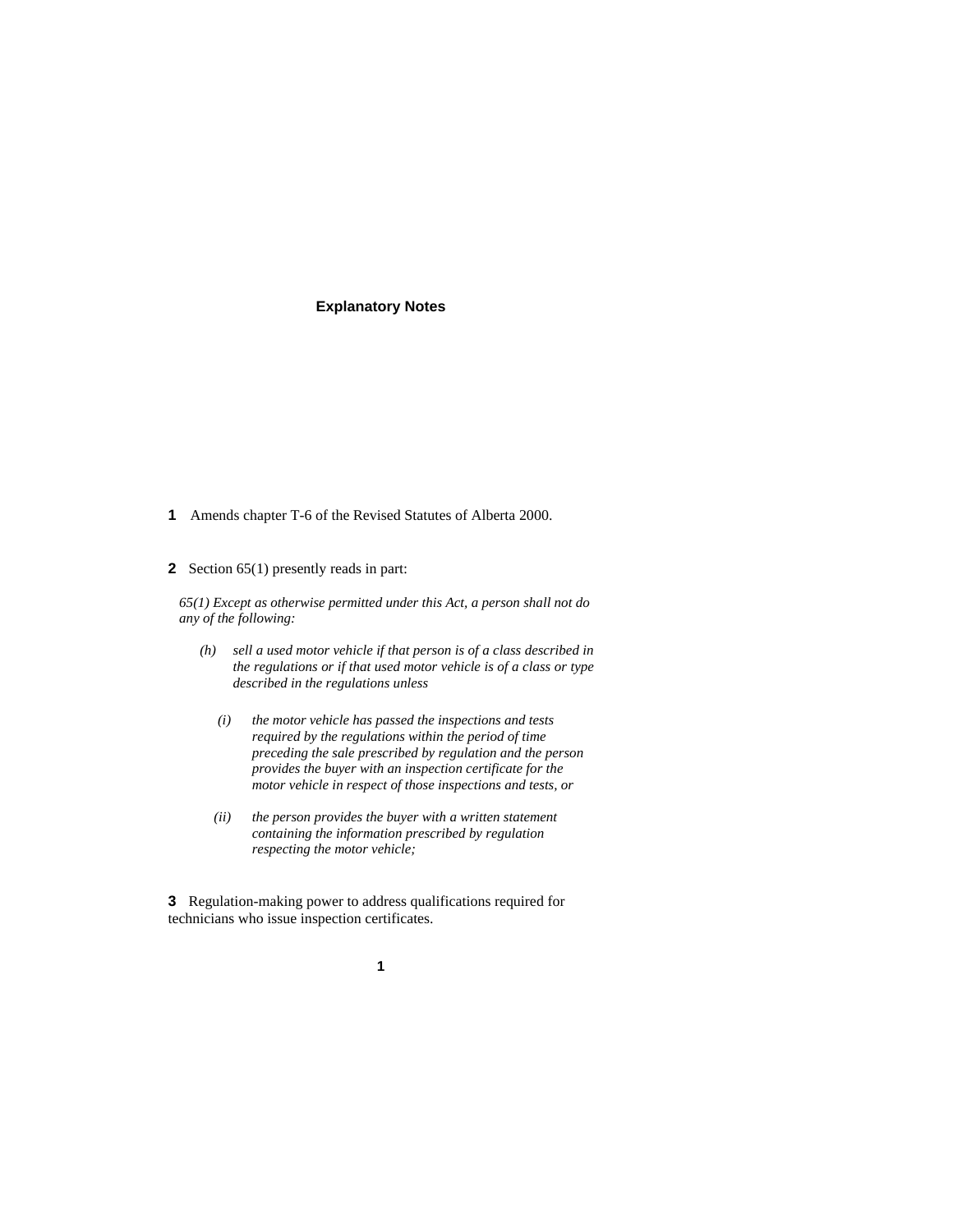- (b.01) respecting the qualifications for technicians who issue inspection certificates under section 65;
- **4 This Act comes into force on Proclamation.**

**2**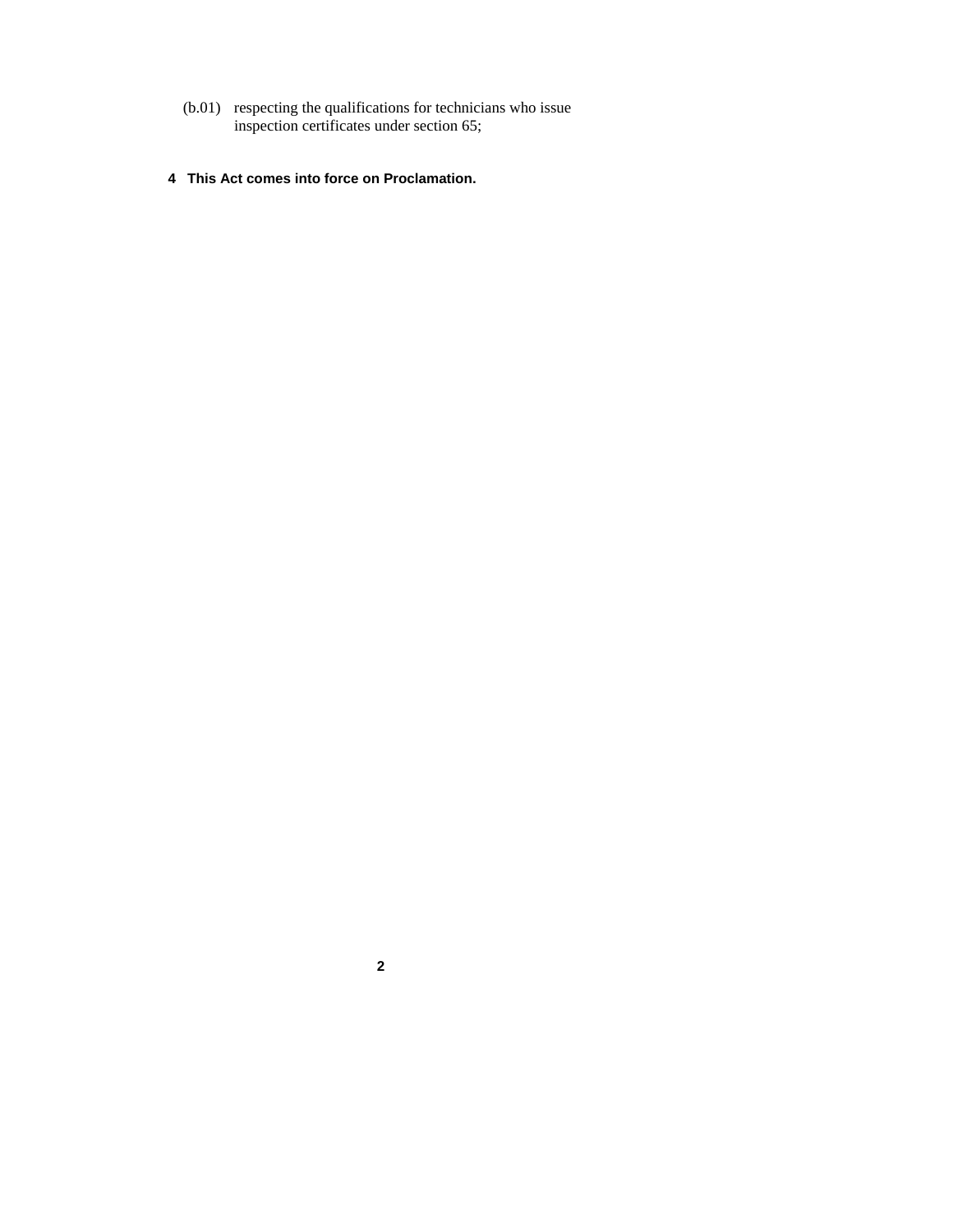Coming into force.